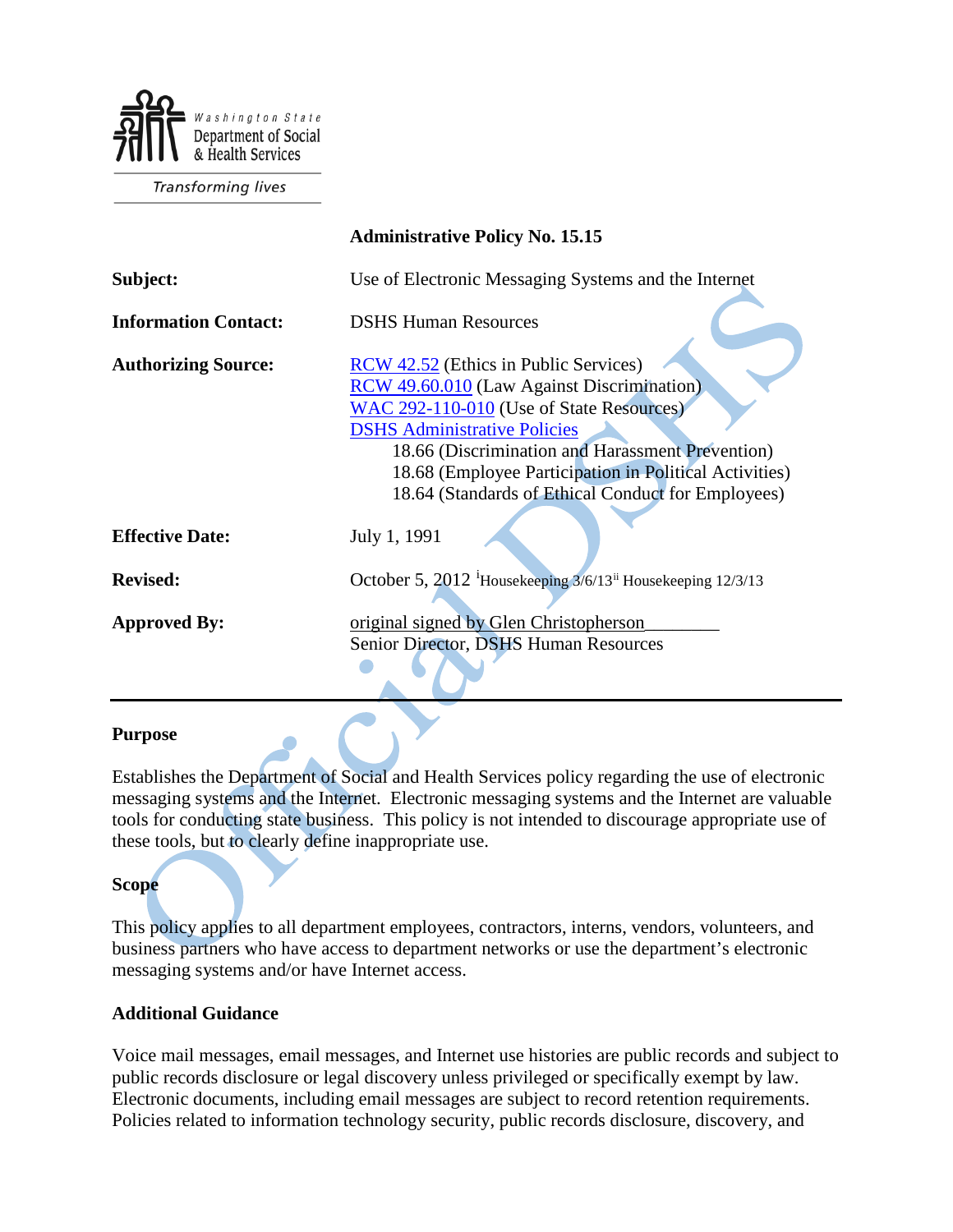records retention that apply to electronic messaging systems and Internet usage can be found in the [DSHS Information Technology Security Policy Manual,](http://ishare.dshs.wa.lcl/Security/Pages/Manual.aspx) [Administrative Policy 5.02,](http://one.dshs.wa.lcl/Policies/Administrative/DSHS-AP-05-02.pdf) and [Administrative Policy 5.04.](http://one.dshs.wa.lcl/Policies/Administrative/DSHS-AP-05-04.pdf)

Additional information and guidance related to the appropriate use of state resources is on the [Executive Ethics Board](http://www.ethics.wa.gov/) website

## **Definitions**

**Confidential Information:** Information protected by state or federal laws including information about DSHS clients, employees, interns, volunteers, vendors or contractors, and department systems.

**Department:** The Department of Social and Health Services.

**Division Designee:** One or more individuals (e.g. system administrator, administrative assistant, etc.) appointed by a division's director to ensure compliance with this policy.

**Electronic Messaging System:** Any electronic messaging system that transmits and/or stores voice recordings, typed communication, or images. These messaging systems are commonly referred to as voice mail, email, text messaging, faxing, scanning, and instant messaging.

**Employee:** A DSHS employee with access to department electronic messaging systems or department supplied Internet access.

**Encryption:** The translation of data into a secret code. A secret key or password is required to enable decryption. Unencrypted data is called plain text; encrypted data is referred to as cipher text.

Firewall: A system or combination of systems and software that enforces access control policies between two or more networks.

**Hoaxes, Hypes, Chain Letters, and Spamming:** Terms used to describe electronic messaging that is sent to a large number of recipients or is intended to eventually spread to a large number of recipients. The content of these messages does not pertain to official state work.

**Instant Messaging:** A type of communications service that enables a person to create a private chat room with another individual. Typically, the instant messaging system alerts the person whenever somebody on his or her private list is online. He or she can then initiate a chat session with that particular individual.

**Internet:** An unsecured publicly accessible network.

**ListServ:** A system that automatically redistributes email to names on a mailing list. Users subscribe by sending an email note to a listserv. The system automatically adds the user's name and distributes future user email postings to them and every other subscriber.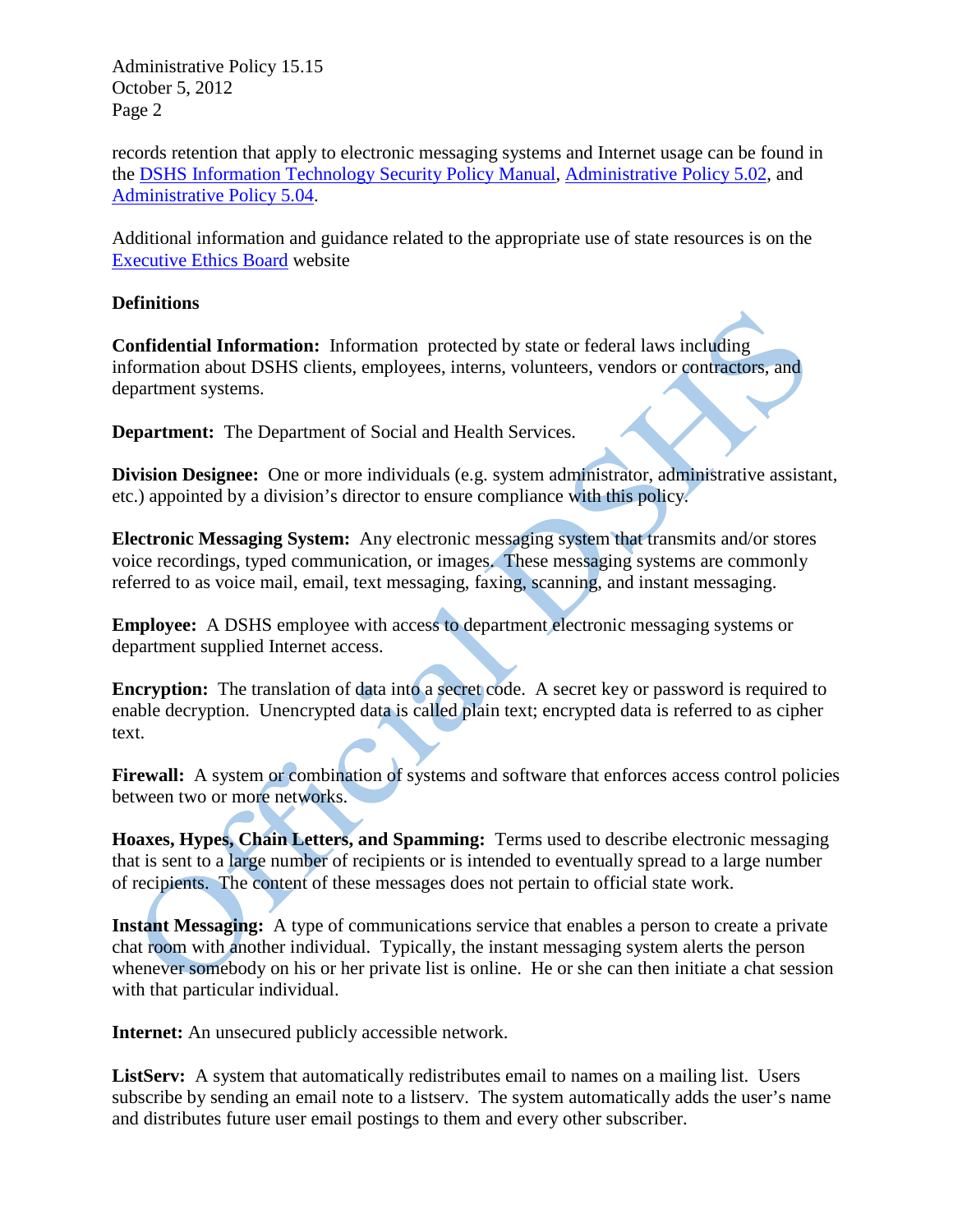**Malware** (abbreviation for malicious software)**:** Software specifically designed to damage or disrupt a system, such as a virus, worm, or Trojan horse.

**Newsgroup:** An online discussion group that communicates about a particular subject with notes written to a central Internet site and redistributed through Usenet, a worldwide network of news discussion groups.

**Official State Duties:** Those duties within the specific scope of employment of the state officer or state employee as defined by the officer or employee's agency or by statute or the state Constitution. [\(RCW 42.52.010\[](http://apps.leg.wa.gov/RCW/default.aspx?cite=42.52.010)12])

**Pornographic Materials:** The explicit representation of the human body or sexual activity with the goal of sexual arousal and/or sexual relief. These materials connote the more direct, blunt, or excessive depiction of sexual acts, with little or no artistic value, intended for mere entertainment.

**Sexually Explicit Materials:** Video, photography, creative writing, films, magazines, or other materials intended primarily to arouse sexual desire or cause sexual arousal.

**Social Media:** Social media, used for social networking, refers to providers or services that use the Internet for blogging, photo and video sharing, wikis, discussion boards and social and professional networking. This does not include social media located within the DSHS intranet (e.g. Blog Central, IESA).

**Streaming Video** or **Audio**: The process of moving images or sounds in a continuous stream over the Internet in compressed format to be displayed or played when they arrive. A web user does not have to wait to download a large file before seeing the video or hearing the sound. The user needs a special program that decompresses and sends video data to the display and audio data to the speakers.

### **Policy**

# **A. Responsibility**

Supervisors and managers are required to ensure that employees, business partners, contractors, interns, volunteers, and vendors with access to the department's electronic messaging systems and/or the Internet have been instructed and trained on the appropriate use of state resources.

Upon DSHS employment, all employees with Internet access must read and sign DSHS 03- 344, Internet Access Request and Agreement, acknowledging that they understand the department's policy. The signed form must be kept in the employee's local personnel file. The form is available at http://forms.dshs.wa.lcl/formDetails.aspx?ID=124.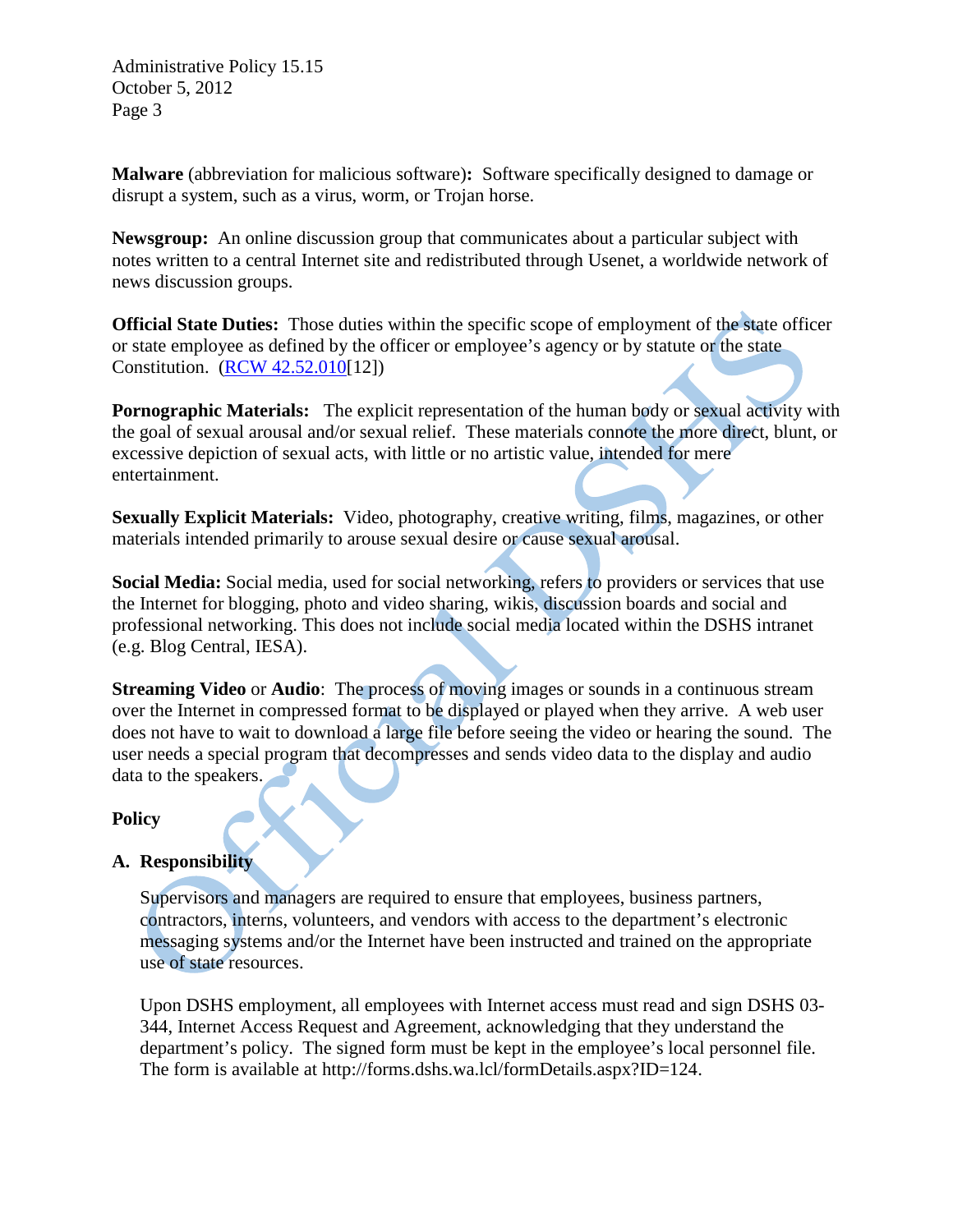## **B. Lack of Privacy**

Whenever state-provided electronic messaging systems are used, there should be no expectation of privacy. Records created by these systems may be requested by anyone under the Public Records Act and may need to be produced in "discovery" or during the litigation process. Public records staff who review these records only redact or withhold information specifically exempt by law and do not use a personal privacy standard to determine what is not provided to requestors. When appropriate, employees whose records are the subject of a public records request may be notified under Administrative Policy 5.02 and have the opportunity to seek court action to enjoin disclosure of parts of these records.

As authorized by DSHS policy or by the Secretary/Designee, any portion of a user's electronic messaging system, including email or Internet history, may be accessed without consent of the sender or recipient as needed to carry out DSHS business functions, in the course of an audit, or if there is reason to believe misuse has occurred. An agency manager has the authority to monitor employee use of internet. If an employee has used personallyowned systems or devices to do DSHS work, those records are also subject to access. Records obtained without the consent of the sender or recipient may be used as the basis for disciplinary action.

## **C. Employee Use of Electronic Messaging Systems and the Internet**

1. **Permitted Business Use -** Employees may use department provided electronic messaging systems and Internet access to conduct business that is related to official state duties, to include electronic recruiting and Employee Self Service.

Employees represent DSHS when using electronic messaging systems and accessing the Internet to conduct state business. Employees must use these tools in accordance with [Administrative Policy 18.64,](http://one.dshs.wa.lcl/Policies/Administrative/DSHS-AP-18-64.pdf) Standards of Ethical Conduct for Employees.

# 2. **Permitted Personal Use**

Personal use of department electronic messaging systems and the Internet must conform to [WAC 292-110-010,](http://apps.leg.wa.gov/WAC/default.aspx?cite=292-110-010) Use of State Resources, which states that employees may make occasional and limited personal use of state resources, such as electronic messaging systems and the Internet, if the use conforms to all of the following ethical standards:

- a. There is little or no cost to the state;
- b. The use does not interfere with the performance of the employee's official duties;
- c. The use is brief in duration and frequency. Employees are expected to exercise good judgment in both duration and frequency;
- d. The use does not disrupt other state employees and does not obligate them to make personal use of state resources; and
- e. The use does not compromise the security or integrity of state information, computer equipment or software.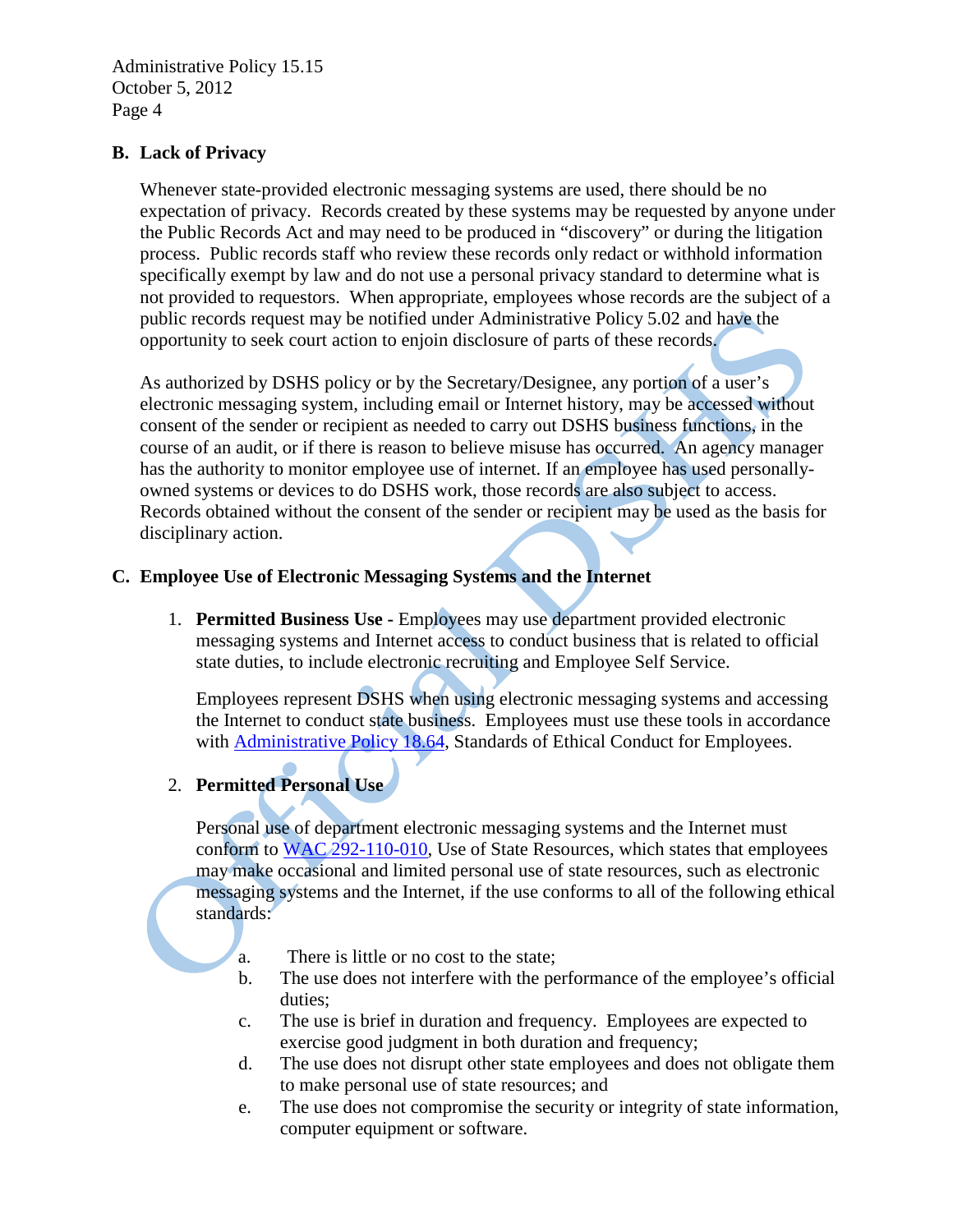- 3. **Prohibited Uses –** Employees are prohibited from using state-provided electronic messaging systems and the Internet in any of the following ways:
	- a. Personal use of state-provided electronic messaging systems or Internet access that does not meet the conditions found in C.2.a-e above is prohibited.
	- b. Employees may not use state resources for personal benefit or gain. Or for the benefit or gain of other individuals or outside organizations.
	- c. Employees must not use state-provided email, voice mail, copying, imaging, or Internet access to conduct activities that support outside employment.
	- d. Employees must not use state-provided electronic messaging systems, faxing, scanning, or Internet access to create, access, post, send, or print any pornographic material unless the material is necessary for the performance of the employee's job-related duties (e.g., when necessary for conducting an investigation). If such use is necessary for the performance of job-related duties, employees must receive written permission from their supervisor authorizing such use.
	- e. Department employees must not use state-provided Internet sites, faxing, scanning, or copying to create, transmit, or store electronic messages that contain or promote:
		- 1) Discrimination on the basis of age, race, color, gender, creed, marital status, national origin, use of a trained guide dog, or service animal by a person with a disability, religion, sexual orientation, disabled veteran, Vietnam Era Veteran status, recently separated veteran, or other protected veteran status;
		- 2) Harassment or threats;
		- 3) Copyright infringement or violations of software licensing agreements;
		- 4) Personal religious beliefs;
		- 5) Political campaigns, initiatives, or personal political beliefs;
		- 6) Personal business interests, including commercial uses such as advertising or selling;
		- 7) Any activity that is prohibited by federal, state or local law, or department policy.

In addition, employees may not use state-provided Internet access, to:

- 1) Order or sell items on the Internet, except as specifically approved by DSHS for business purposes;
- 2) Participate in any online game, contest, promotion, or sweepstakes;
- 3) Participate or post in non-work related Instant Messaging, Social Media , ListServ, or newsgroups;
- 4) Gamble;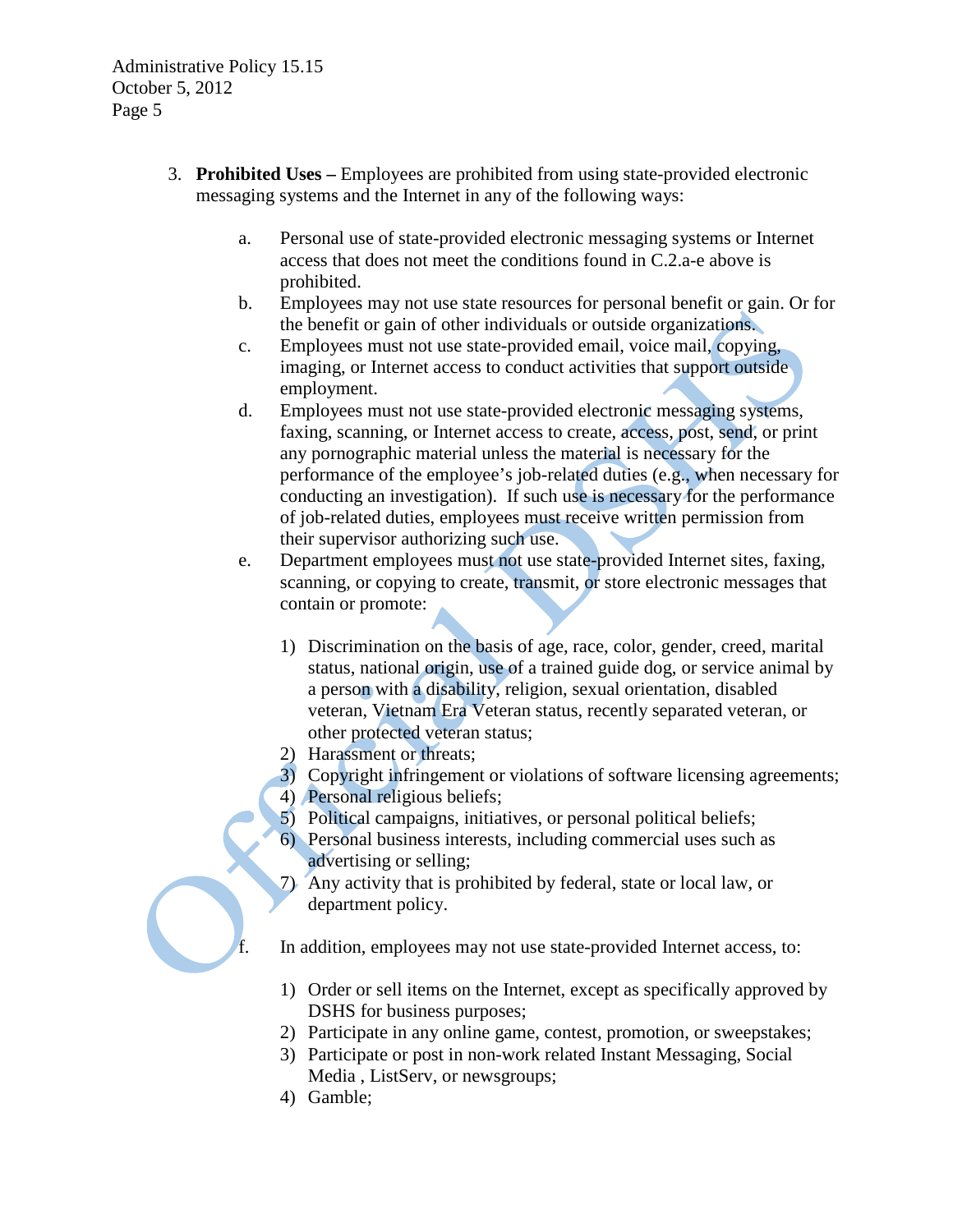- 5) Solicit money for religious or political causes, or for non-DSHS events;
- 6) Create, post, transmit, connect to, or voluntarily receive offensive, libelous, threatening, or harassing material (except as related to official DSHS authorized activities);
- 7) Link DSHS web sites to other Internet sites in violation of [Administrative Policy 15.18.3;](http://one.dshs.wa.lcl/Policies/Administrative/DSHS-AP-15-18-03.pdf)
- 8) Spread malware, make another network unusable by intentionally disrupting connections to prevent access to a service or "flooding" a network to prevent legitimate network traffic;
- 9) Gain unauthorized access to another computer;
- 10) Transmit unencrypted sensitive or confidential department information over the Internet; or
- 11) Upload or email files or programs that can cause harm to the network.
- g. Employees must not use state provided electronic messaging systems to make requests for disclosure of public records for personal use or benefit.
- h. Employees must not establish an Internet connection (e.g., AOL, MSN, etc.) to or from a computer connected to the department network that bypasses the Washington State Consolidated Technology Services firewall.
- i. Checking personal and/or outside non-DSHS email accounts using department computers, and/or the State Government Network is prohibited. Employees must not use email products on department computers other than those provided and supported by the department.
- j. Using instant messaging provided by external vendors is prohibited. This includes instant messaging solutions offered by vendors such as Microsoft, AOL, and Yahoo.
- k. Employees must not create, forward, or store electronic messages that do not pertain to the state's business except as allowed in C.2. This includes, but is not limited to, hoaxes, hypes, chain letters, and spamming messages. l. Employees should not attempt to access networks through hacking or
	- visiting hacker websites.
- m. Employees who are on the DSHS Wide Area Network must not use streaming video/audio, Internet radio, net meeting or other audio/video training or live legislative broadcasts unless it is required for work related purposes. If viewing or listening is required, it should be of limited use and coordinated as a group running a single copy to minimize the impact to the DSHS Wide Area Network.

If an employee inadvertently accesses an inappropriate site while using the Internet, the employee should immediately close the page and notify his or her supervisor.

# **D. Distribution Lists**

Employees may not use an email distribution list that attempts to cover all state employees or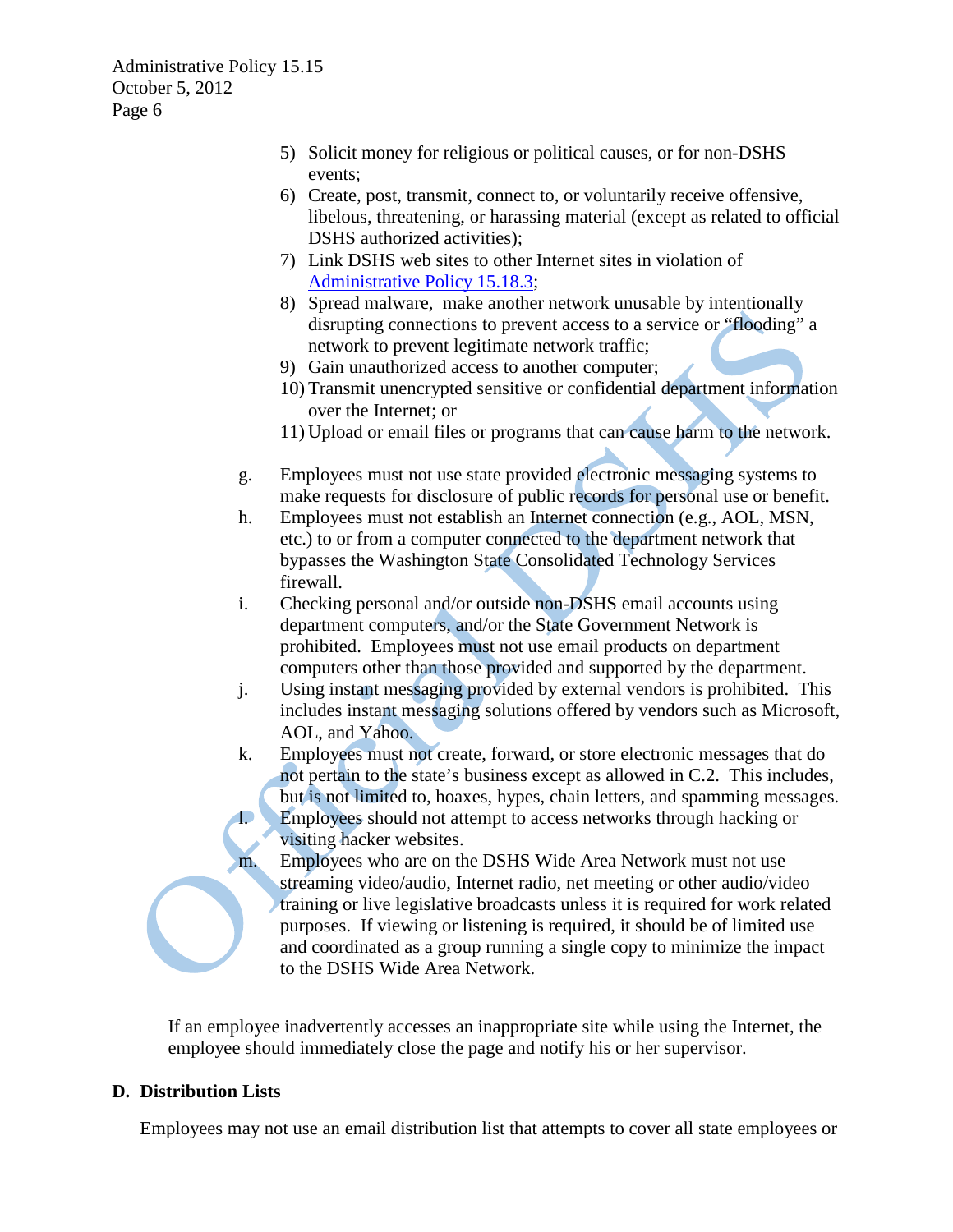> state agencies and may not use an "All DSHS" list. The Secretary/Designee will establish who can send to the DSHS "all staff" email distribution list. The ISSD Help Desk at (360) 902-7700 or 1-888-329-4773 can assist DSHS staff in developing distribution lists that will reach the appropriate target audience without generating unnecessary message traffic.

# **E. Disciplinary Action for Noncompliance**

- 1. Violations of this policy may result in disciplinary action, up to and including termination from state employment. In addition, there may also be separate actions against an employee for violation of the state's ethics laws such as letters of reprimand, fines, civil actions, and criminal prosecution.
- 2. Pornographic Materials: DSHS has a zero tolerance regarding pornographic material in the workplace. If an investigation determines an employee used state resources to create, access, post, transmit, print, or store pornographic materials not appropriate for the workplace, the most stringent disciplinary action will be taken.
- 3. Sexually Explicit Materials: If an investigation determines an employee used state resources to create, access, post, transmit, print, or store sexually explicit materials not appropriate for the workplace, appropriate disciplinary action will be taken, up to and including termination from DSHS employment. The administration's highestlevel appointing authority will consult with the Senior Director of DSHS Human Resources to determine the level of disciplinary action taken.
- 4. If a contractor used state resources to create, access, post, transmit, print, or store pornographic or sexually explicit materials, DSHS will take appropriate action as provided in the contract.

# **F. Examples of Permitted and Prohibited Use**

**Example 1:** An employee sends an email to his or her home to make sure his or her children have arrived home safely from school. **THIS IS NOT A POLICY VIOLATION.**

- There is no cost to the state;
- The phone call or email is brief in duration; and,
- It does not interfere with the performance of official duties.

**Example 2:** An employee uses his or her state computer to send electronic mail to another employee regarding the agenda for an agency meeting that both will attend. In the same email he or she also wishes the other employee a happy birthday. **THIS IS NOT A POLICY VIOLATION**.

- The personal message is brief;
- There is no cost to the state; and
- It does not interfere with the performance of official duties.

**Example 3:** An employee checks the Internet site for their child's school two or three times per month for updates on early dismissal. Each transaction takes two to three minutes. **THIS IS NOT A POLICY VIOLATION**.

- The use is brief and infrequent;
- There is little or no cost to the state; and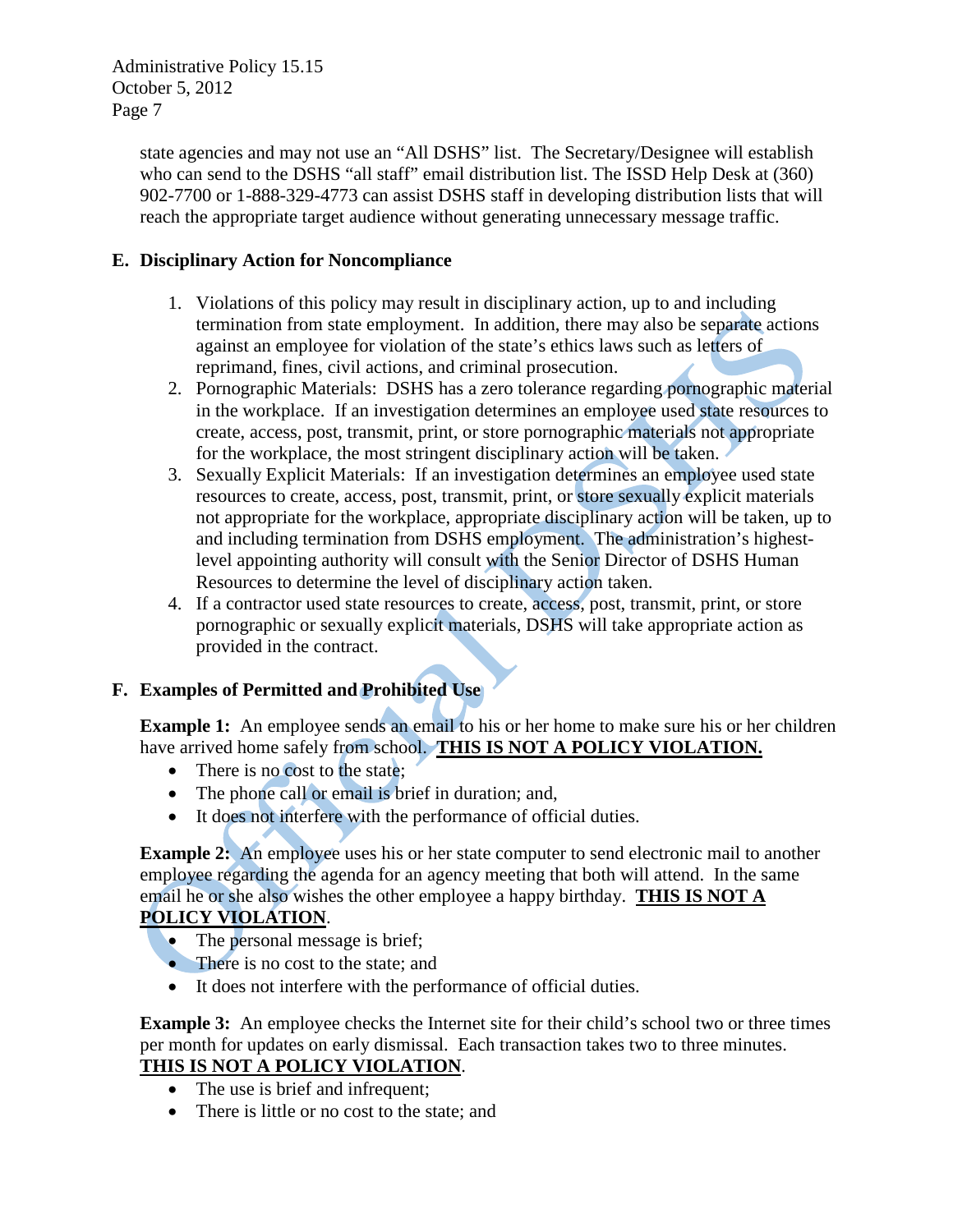• The use does not interfere with the performance of official duties.

**Example 4:** An employee uses state-provided Internet to access state-provided benefits on Department of Retirement Systems, Deferred Compensation Plan, Health Care Authority, or Department of Personnel web sites for reasons such as:

- Updating personal information;
- <span id="page-7-1"></span><span id="page-7-0"></span>• Reviewing information about state retirement benefits;
- Reviewing or updating account allocations in a state-provided retirement benefit plan;
- Selecting among health care benefit options;
- Review job postings or submitting job applications;
- Registering for training opportunities; or
- Requesting assistance from a variety of programs and services available to state employees such as disability accommodation assistance, recruitment, and diversity program specialists, and the Employee Assistance Program.

**THIS IS NOT A POLICY VIOLATION,** as long as they conform to the ethical standards found in Section C.

- All of the activities above are part of the diverse benefits package available to state employees and are directly related to state employees and their employment.
- Reviewing and updating information on these web sites facilitates the efficient administration of employee benefits statewide.
- Prohibiting state employees from using agency provided Internet access for this purpose would undermine the efficiencies and savings achieved by widespread access to the web sites.

**Example 5:** An employee routinely uses the Internet to manage his or her personal investment portfolio and communicate information to his or her broker. **THIS IS A POLICY VIOLATION.**

Using state resources to monitor private stock investments or make stock trades are private activities that can result in a private financial benefit or gain. Allowing even an occasional or limited use of state resources to facilitate a private financial gain undermines public confidence in state government.

**Example 6:** An employee spends thirty to forty minutes looking at various web sites related to personal interest. **THIS IS A POLICY VIOLATION.**

Although the web sites may be permissible, the use is not brief and can interfere with the performance of official duties.

**Example 7:** An employee visits several humor and joke sites. While at a site, he or she downloads a joke file and emails it to several co-workers. **THIS IS A POLICY VIOLATION**.

• Visiting such sites is prohibited;